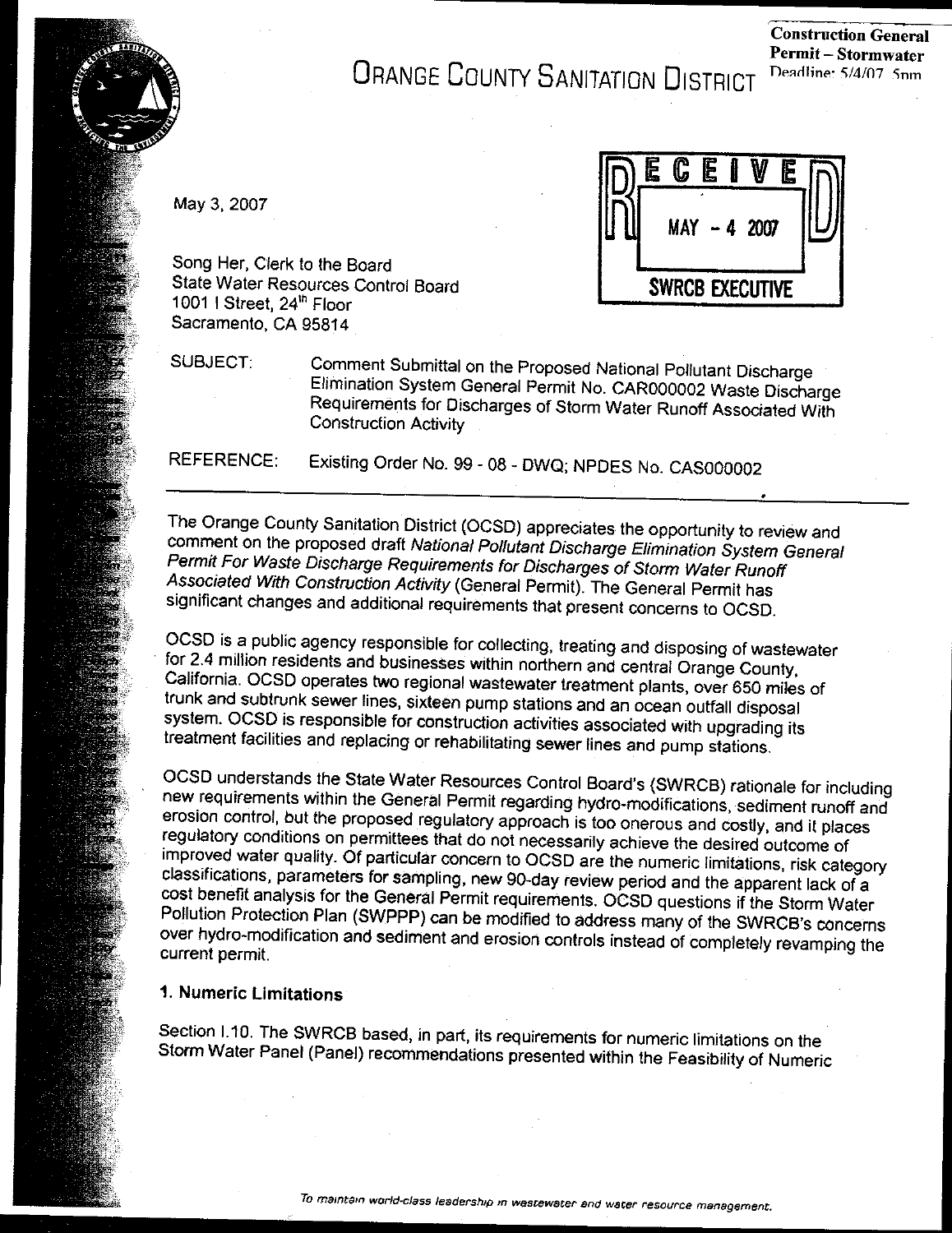Song Her, Clerk to the Board  $P$ age  $Z$  of  $6$ May 3, 2007

limitations technically feasible, the Panel qualified this opinion by stating that "technical Effluent Limits Applicable to Discharges of Storm Water Associated with Municipal, Industrial, and Construction Activities (Feasibility Report). One concern OCSD has is that although the Panel recognizes that active treatment systems (ATS) make numeric limitations technically feasible, the Panel qualified this opinion by stating that "technical practicalities and cost-effectiveness may make these technologies less feasible for smaller sites, including small drainage areas within a larger site."

The Panel also stopped short of proposing actual limits, due to concerns about background runoff concentrations for Numeric Effluent Limitations (NELs) and the need for multiple sampling events to determine average discharge concentration. The Panel<br>recommended that the SWRCB consider, "the phased implementation of NELs and Action Levels (ALs), commensurate with the capacity of the permittees to respond." The General Permit does not address many of the concerns raised by the Panel and there is no consideration of background levels for monitored constituents.

OCSD recommends that the SWRCB develop technology-based effluent limits similar to the process used by USEPA when developing national technology-based effluent<br>guidelines. The SWRCB should also fully address the concerns posed by the Panel. Any proposed technology-based effluent limits should be developed based on scientifically developed protocols and data gathering programs. Additionally, the NELs should be developed and selected in accordance with the process required by USEPA regulations.

numeric limits identified within the Panel's Feasibility Report. There is currently not At this time, OCSD is opposed to including NELs. The preliminary draft permit of  $\alpha$ provide the foundation or references to justify NELs for pH or those set for the ATS. The use of numeric limits is premature and does not address concerns regarding the use of numeric limits identified within the Panel's Feasibility Report. There is currently not enough information to derive appropriate numeric effluent limits for construction dischargers. Further, before numeric effluent limits can be appropriately derived and incorporated into storm water permits, the processes to derive numeric limits for storm<br>water discharges must be fully developed and incorporate a scientifically sound and defensible methodology that is in accordance with USEPA protocols.

## 2. Risk Category Classification

Section I. 26. Establishes requirements related to a construction project's overall risk of water pollution. Three categories of risk ("low," "medium" and "high") were developed, however, there does not appear to be much distinction between the "medium" and "high" category projects<br>because both categories are subject to the same stringent requirements (with the exception of single exceedence action levels). Projects are placed within these categories based on the amount of points received from each question within the Sediment Transport Risk Worksheet (Attachment F). It is the permittees responsibility to determine which risk category its project falls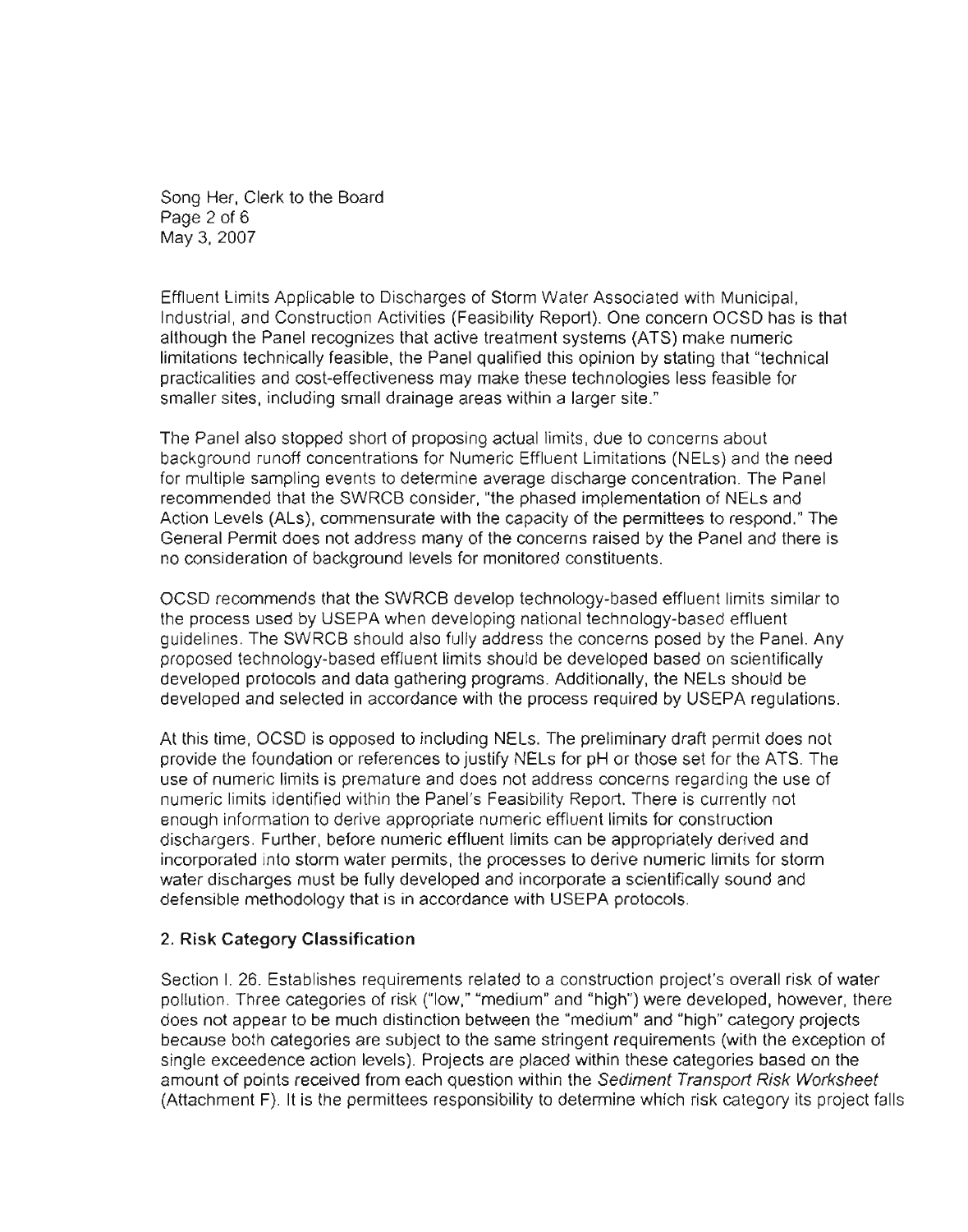Song Her, Clerk to the Board understands that risk categories are a good way to make an all inclusive permitted way to make an all inclusive permitted way to make an all inclusive permitted way to make an all inclusive permitted way to make an all inc  $\log 3$ , 2007.  $\log$ 

under. OCSD understands that risk categories are a good way to make an all inclusive permit better suited to the breadth of construction activities requiring permit coverage. However, OCSD<br>believes the current method for categorizing risk and the work sheet questions could be modified to be more user friendly, contain a more reasonable point system and include other information to more accurately assess a projects impact on water quality (such as how much storm water discharges really leave an individual project site).

The parameters used to establish risk would put most OCSD projects that are over one the "medium" risk category as a result of the proposed point system, although most of these projects would realistically pose little or no risk to water quality because much of the stormwater for plant projects is routed into OCSD's treatment facilities. OCSD has several large construction projects underway at its two regional treatment plants that would have little or no offsite stormwater runoff. Nevertheless, under the draft General Permit's risk categorization, these projects would be considered "medium" risk because the project sites are over one acre, grading will occur during the rainy season, and the Erosivity Index for the location of both plants is above<br>5.00. OCSD would be required to conduct all the additional monitoring and reporting required for a "medium" risk project including: effluent monitoring, ALs, NELs and a Rain Event Action Plan in addition to a SWPPP with no real improvement to water quality based on the fact that the storm water does not leave the site.

The Sediment Transport Risk Worksheet requires permittees to determine the hydrologic soil group of the soil at a project site and to calculate erosion potential from the project's construction activities in order to determine which risk category a project falls under. This task may be too technical and expensive for many permittees. An unintended consequence of this requirement is that some permittees may be out of compliance simply based on the fact that they made mistakes answering questions on the worksheet which resulted in placing their project in the wrong risk category. Under this likely scenario, the local enforcing agency (i.e., the RWQCB) would then have to spend limited staff and monetary resources on assisting and ensuring a permittee accurately categorizes a project instead of focusing their efforts on actual stormwater site inspections.  $\blacksquare$ 

OCSD asks that amount of runoff that could potentially leave the site be considered as one of the parameters for determining the risk classification. An additional parameter (perhaps as part of Question No. 1 or No. 3) regarding the amount of stormwater that will realistically leave the site could be added as part of risk categorization. Points could be deducted from the overall score for projects with low stormwater discharges.

OCSD believes the risk categories established through the Sediment Transport Risk Worksheet should be modified to a more realistic point system. The points for Questions No.1, No. 3 and No. 4 should be adjusted downward to lower numbers.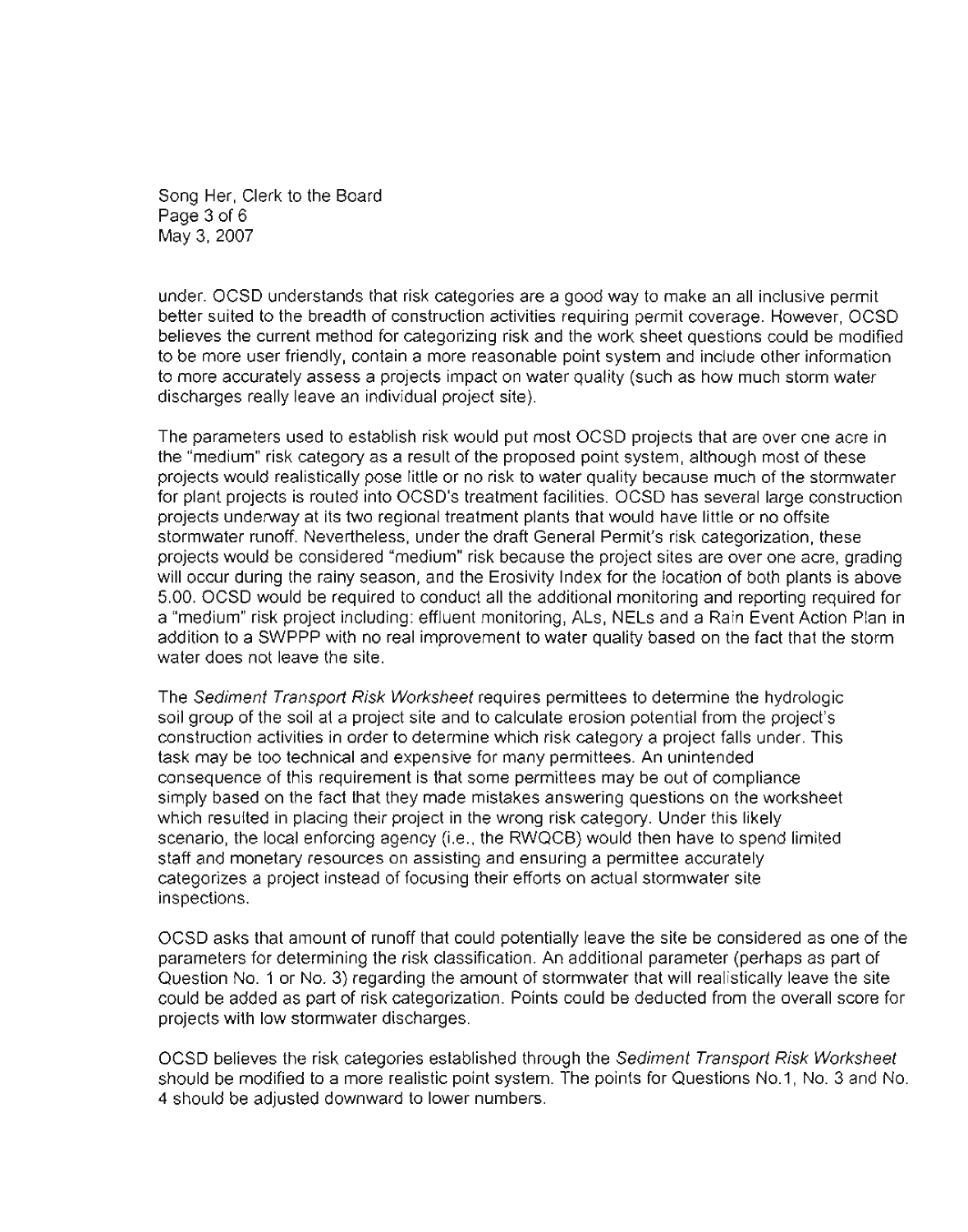Song Her, Clerk to the Board Page 4 of 6  $\,$ May 3, 2007

OCSD also recommends simplifying the worksheet by deleting Question No. 4: *Erodibility Index of Site* because the question may be confusing and too complicated for many permittees and by modifying Question No. 5: Runoff Potential of Dominant Soils to use soil types (e.g., clay) as the parameter for the question instead of the Hydrologic Soil Groups A. B. C. and D.

## 3. Parameters for Sampling

Section I.30. Requires permittees to visually inspect their construction sites before, during and<br>after rain events. The details of this requirement are laid out in the Construction Site Monitoring Program (CSMP) which is captured in Attachment E: Monitoring and Reporting Requirements. OCSD has several concerns with several onerous requirements of the CSMP that won't necessarily result in improved water quality.

anticipated storm event) considering that the parameter for the parameter for the parameter for the parameter  $\alpha$ Under Section D. Storm Event Related Inspections (4) in order for the permittee to realistically comply with the visual inspections requirements, the permittee will have to continuously monitor the weather forecast and in some cases conduct unnecessary inspections (within 48 hours of an anticipated storm event) considering that the parameter for these inspections is a >30% chance of precipitation and weather forecasting as we know is not an exact science. OCSD believes that one pre wet-season inspection and daily inspections during rain events would be sufficient and that the >30 % prediction of precipitation is too low. The 30% factor should be eliminated or increased to 60% or higher.

Section E. Sampling and Analysis, (2) (c) states "any additional parameters for which monitoring is required by the Regional Board" is too broad and vague and can leave the permittee vulnerable to over zealous and subjective monitoring requirements. This section should be limited by such additional analyses that are necessary for a specific purpose such as a TMDL or regional monitoring program. Number 5 under ATS Monitoring Requirements states that "any discharger who deploys an ATS on their site shall conduct the following monitoring each 24 hour period of ATS operation" seems excessive especially considering that the highest concentration<br>of pollutants runoff occurs during the initial rain (first flush). It does not seem like there is a great deal of benefit to additional monitoring every 24 hours; and yet the proposed monitoring requirements are unnecessarily extensive. If the SWRCB must require this type of sampling, OCSD recommends conducting one sampling within 24 hours at the onset of a rain event.

Section F, states that "The discharger shall perform sampling of storm water from all drainage areas associated with construction activities." OCSD recommends that this requirement be modified to allow for the combination of drainage areas if they are adjacent to each other and essentially the same in the type of runoff from each site.

### 4. 90-day Review Period

Section XIII.2 of the draft General Permit proposes a 90-day public review and comment period of the Permit Registration Documents (PRDs), but provides no further explanation of what that 90-day review period will entail. Based on the limited information provided in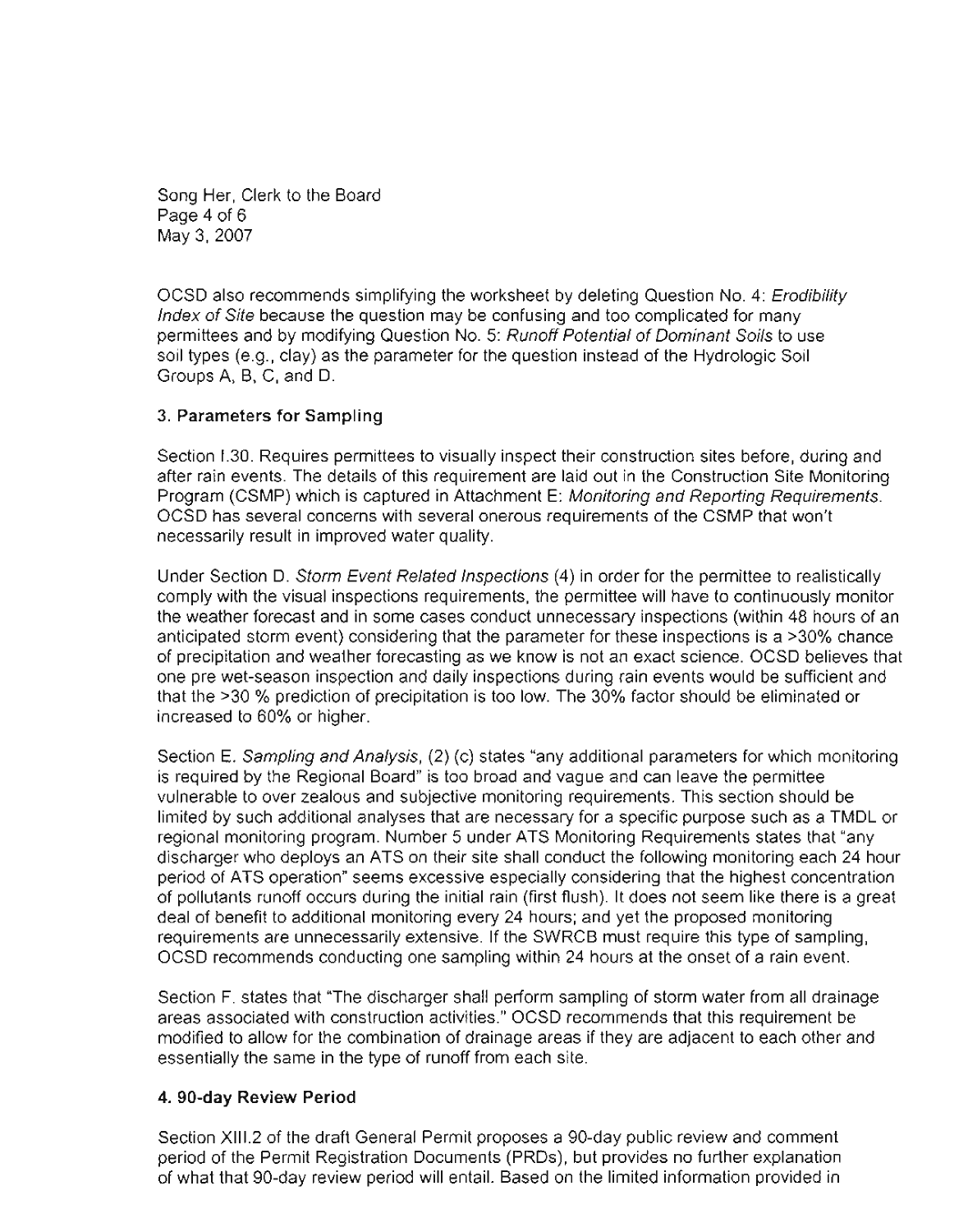Song Her, Clerk to the Board the draft General Permit, OCSO believes that the so-day review and comment period may review and comment period may review and comment period may review and comment period may review and comment period may review and comme  $r_{\rm c}$  in the stormwater permitting process becoming a mechanism for some members of some members of some members of some members of some members of some members of some members of some members of some members of some m

the draft General Permit, OCSD believes that the 90-day review and comment period may result in the stormwater permitting process becoming a mechanism for some members of the public to challenge unpopular construction projects.

All public agencies engage in necessary public infrastructure projects that can be ve inconvenient and frustrating to the public. OCSD replaces or rehabilitates sanitary sewer trunklines in the middle of busy streets. OCSD is concerned that members of the public who don't want construction in a certain area, due to numerous factors not associated with stormwater control, could use this permit process as a vehicle to stop or delay construction. The practical implications of the 90-day review and comment period are significant and present new challenges including; (1) overall project delays, which may be especially problematic if construction schedules are proceeding pursuant to separately imposed waste discharge requirements, NPDES permits, or related enforcement orders (e.g., consent decree).<sup>1</sup> (2) increased costs due to change orders for redesign of projects or modification of project operations; (3) increased risks to water quality for projects that require immediate rehabilitation due to the potential of ruptures in a line but are delayed because of public challenges to the project; and (4) Legal challenges.

OCSD also believes that no additional public review and comment period is necessary for the PRDs for the following reasons: (1) neither the Clean Water Act, the Porter-Cologne Water Quality Control Act, nor case law require an additional public review and comment period for PRDs since the General Permit that requires submission of PRDs contains prescriptive requirements and detailed management practices, and PRDs are submitted simply to demonstrate compliance; and (2) the Preliminary Draft Construction General Permit is already subject to lengthy public review and comment, beyond that prescribed by law.

However, if the SWRCB is committed to maintaining a review period, OCSD recommends that you, at a minimum, clarify the intent of the review and comment period of the PRDs and reduce the review period to 30 days.

## 5. General Comments.

The SWRCB did not conduct a cost benefit analysis for implementation of this General Permit. OCSD believes the SWRCB should consider the economic benefits compared to the desired outcome of these new General Permit provisions. Permittees will incur numerous additional costs associated with complying with new documentation and reporting requirements, proposed numeric effluent limitations, and monitoring requirements which will not necessarily translate into improved water quality. We request the SWRCB conduct a basic cost benefit analysis on the financial ramifications of implementing the draft General Permit.

<sup>&</sup>lt;sup>1</sup> OCSD is currently under a Consent Decree order to complete full secondary treatment upgrades by 2012.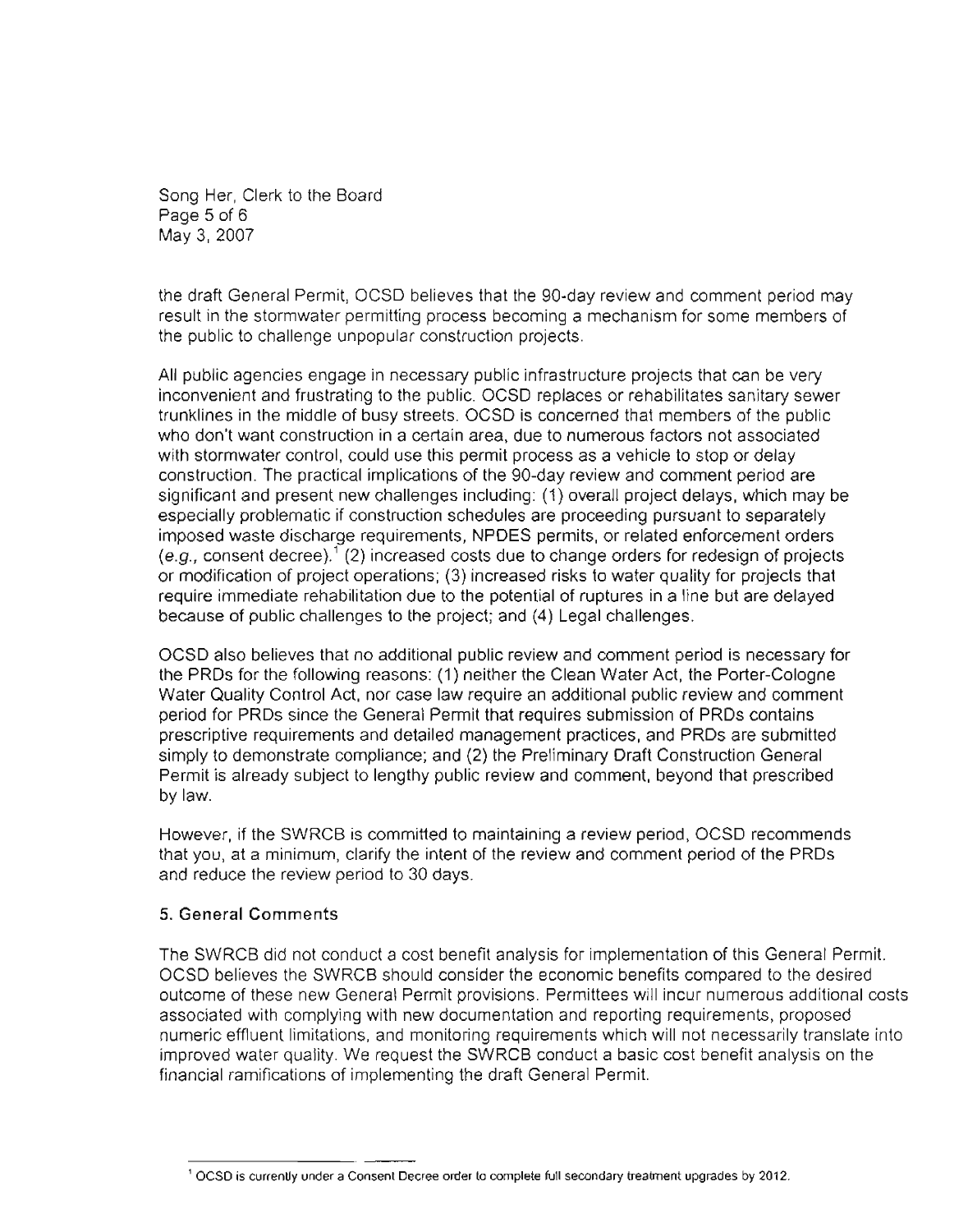Song Her, Clerk to the Board Page 6 of 6  $\,$  $\Delta$ dequately addresses stormwater discharge issues. OCSD believes any definition believes any definition of  $\Delta$ 

The current permit requirement to develop a project specific SWPPP is working well and adequately addresses stormwater discharge issues. OCSD believes any deficiencies could be handled by streamlining the SWPPP to include additional requirements such as a modified risk categorization of projects and different parameters for sampling (as discussed under item no. 3). This approach would be more prudent then completely revamping the General Permit because it would be easier for the RWQCB and local cities to enforce and most likely be better received by the permittees.

In closing, thank you for your considerations of our comments. OCSD is willing to provide further details on our comments and assist the SWRCB in refining its General Permit. If you have any questions please feel free to contact me at 714-593-7450. The staff person working on this issue is Karen Baroldi, and she may be reached at (714) 593-7461.

Michael D. Moore  $\mathcal{L} \cap \mathcal{L} \cap \mathcal{L} \cap \mathcal{L} \cap \mathcal{L} \cap \mathcal{L} \cap \mathcal{L} \cap \mathcal{L} \cap \mathcal{L} \cap \mathcal{L} \cap \mathcal{L} \cap \mathcal{L} \cap \mathcal{L} \cap \mathcal{L} \cap \mathcal{L} \cap \mathcal{L} \cap \mathcal{L} \cap \mathcal{L} \cap \mathcal{L} \cap \mathcal{L} \cap \mathcal{L} \cap \mathcal{L} \cap \mathcal{L} \cap \mathcal{L} \cap \mathcal{L} \cap \mathcal{L} \cap \mathcal{L} \cap \mathcal{$ 

Michael D. Moore Environmental Compliance and Regulatory Affairs Manager

MDM:wh H \depl\ts\620\GENERAL DATA\WATER GROUP\Letters\D2\_KB\_Comments\_Con\_NPDES Permit\_2007 doc